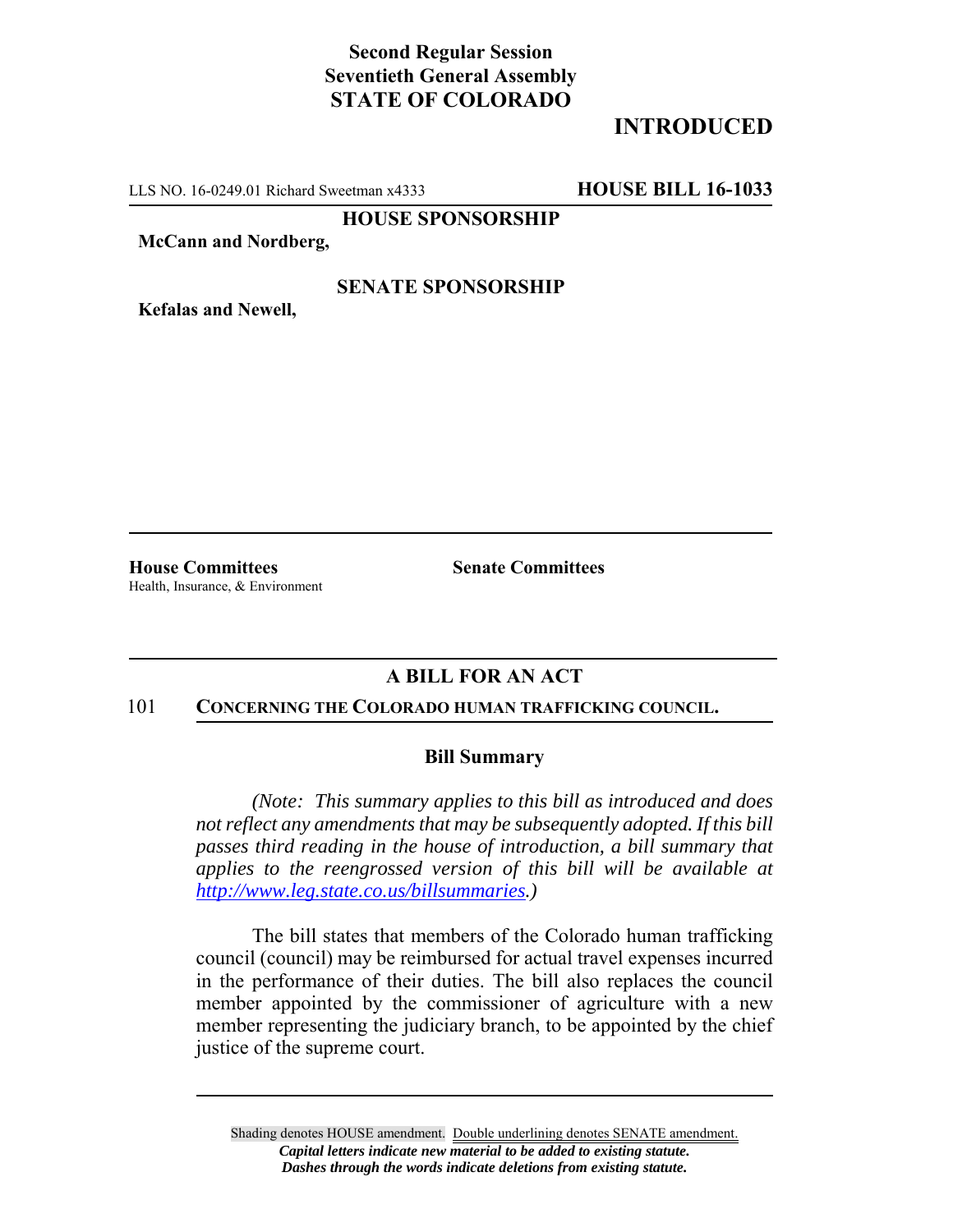*Be it enacted by the General Assembly of the State of Colorado:*

 **SECTION 1.** In Colorado Revised Statutes, 18-3-505, **amend** (1) (b) (XXII) and (3) as follows:

 **18-3-505. Human trafficking council - created - duties - repeal.** (1) (b) The membership of the council shall reflect, to the extent possible, representation of urban and rural areas of the state and a balance of expertise, both governmental and non-governmental, in issues relating to human trafficking. The council shall include members with expertise in child welfare and human services to address the unique needs of child victims, including those child victims who are involved in the child welfare system. The membership of the council shall consist of the following persons, who shall be appointed as follows:

 (XXII) One person REPRESENTING THE JUDICIARY BRANCH, to be 14 appointed by the commissioner of agriculture CHIEF JUSTICE OF THE SUPREME COURT.

 (3) Each member of the council shall serve at the pleasure of his or her appointing authority for a term of four years. The appointing authority may reappoint the member for an additional term or terms. Members of the council shall serve without compensation BUT MAY BE REIMBURSED FOR ACTUAL TRAVEL EXPENSES INCURRED IN THE PERFORMANCE OF THEIR DUTIES.

 **SECTION 2. Act subject to petition - effective date.** This act takes effect at 12:01 a.m. on the day following the expiration of the ninety-day period after final adjournment of the general assembly (August 10, 2016, if adjournment sine die is on May 11, 2016); except that, if a referendum petition is filed pursuant to section 1 (3) of article V of the state constitution against this act or an item, section, or part of this act